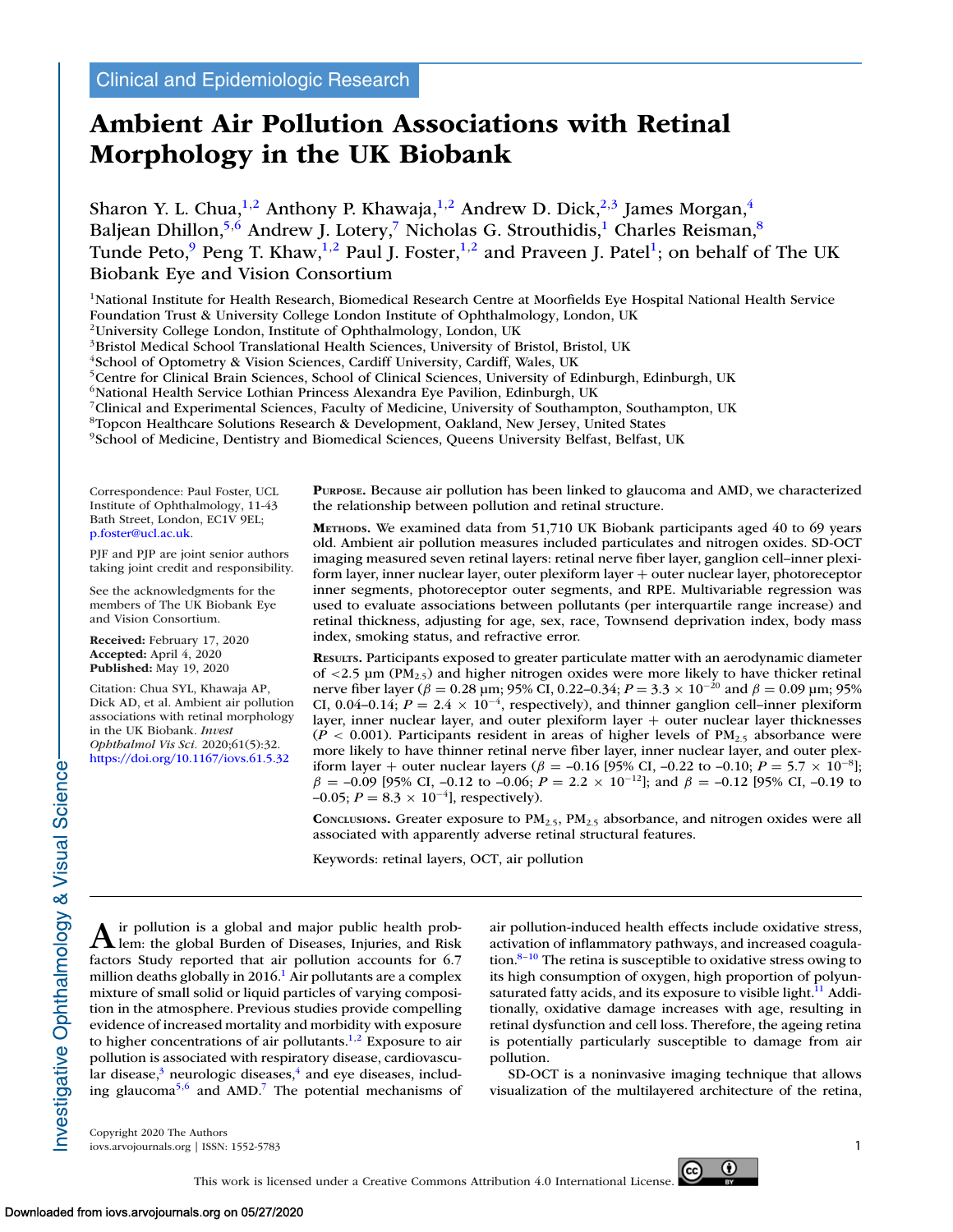

FIGURE 1. OCT images acquired using Topcon 3D OCT-1000. The seven retinal layers are as follows: (1) RNFL, (2) GCIPL, (3) INL, (4) OPL+ONL, (5) PIS, (6) POS, and (7) RPE.

and measurement of individual retinal sublayers including the retinal nerve fiber layer (RNFL), ganglion cell–inner plexiform layer (GCIPL), photoreceptor layer, and RPE[.12](#page-8-0) Changes in the thickness measurements of retinal layers are important because they provide useful information for detecting and diagnosing retinal diseases such as AMD, glaucoma, and diabetic retinopathy. $13-17$  Understanding the impact of air pollution on the retinal structures may provide insights into age-related eye diseases.

We examined data from UK Biobank, a large communitybased cohort study. The aim of our study was to evaluate the relationship of ambient air pollution at participants' residential address with retinal layer thicknesses at the macula as measured using SD-OCT.

### **METHODS**

### **Study Population**

UK Biobank is a very large community-based cohort of 502,656 UK residents registered with the National Health Service and aged 40 to 69 years at enrolment. Baseline examinations were carried out between 2006 and 2010 at 22 study assessment centers. The North West Multi-center Research Ethics Committee approved the study in accordance with the principles of the Declaration of Helsinki. The overall study protocol [\(www.ukbiobank.ac.uk/resources/\)](http://www.ukbiobank.ac.uk/resources/) and [protocols for individual tests \(http://biobank.ctsu.ox.ac.uk/](http://biobank.ctsu.ox.ac.uk/crystal/docs.cgi) crystal/docs.cgi) are available online.

# **Participant Characteristics**

Participants answered a wide-ranging touch-screen questionnaire covering demographic, socioeconomic, lifestyle, and systemic and ocular diseases information. The choices for race/ethnicity include white (English/Irish or other white background), Asian or British Asian (Indian/Pakistani/Bangladeshi or other Asian background), black or black British (Caribbean, African, or other black background), Chinese, mixed (white and black Caribbean or African, white and Asian, or other mixed background), or other ethnic group (not defined). Race/ethnicity was classified into two categories (white vs. non-white). The Townsend deprivation index was determined according to the participants' postcodes at recruitment and the corresponding output areas from the preceding national census. The index was calculated based on the output area's employment status, home and car ownership, and household condition; the higher and more positive the index, the more deprived an area. Smoking status was classified into three categories (never, previous, and current). Physical measures included height and weight. Body mass index (BMI) was defined as weight divided by height squared.

### **Ocular Assessment**

Ocular assessment was introduced as an enhancement in 2009 for the six assessment centers, which are spread across the UK.<sup>18</sup> The refractive error of both eyes was measured by an autorefractor (Tomey RC 5000, Nagoya, Japan).<sup>19</sup> Spherical equivalent refraction (SER) was calculated as sphere power plus half cylinder power. High-resolution SD-OCT imaging was performed using the Topcon 3D OCT 1000 Mk2 (Topcon Inc, Oakland, NJ) in a dark room, without pupillary dilation. This system has an axial resolution of 6μm and OCT images were obtained using a raster scan protocol, 6 mm  $\times$  6 mm in area, centered on the fovea. This raster scan consisted of 128 B-scans, each consisted of 512 Ascans. The inner and outer retinal surfaces were segmented using the Topcon Advanced Boundary Segmentation Algorithm (Version 1.6.1.1).<sup>20,21</sup> Quality control measures during data collection included (1) image quality score, (2) internal limiting membrane indicator, (3) validity count, and (4) motion indicators. These quality control measured have been described previously and have been incorporated to international consensus reporting guidelines on OCT metrics. $22-24$ In brief, the image quality score indicates the signal strength for the scan. The internal limiting membrane indicator identifies blinks and scans that contain regions of severe signal attenuation or segmentation errors. The validity count indicator identifies scans with significant degree of clipping in the scan's *z*-axis dimension. The motion indicator identifies blinks, eye motion artefacts, and segmentation failures.

The Topcon Advanced Boundary Segmentation algorithm was used to segment and generate the average thickness of the seven retinal layers on the SD-OCT. Seven retinal layers were identified by the automatic segmentation algorithm: RNFL (layer 1), GCIPL (layer 2), inner nuclear layer (INL) (layer 3), outer plexiform layer + outer nuclear layer (OPL+ONL) (layer 4), photoreceptor inner segment (PIS) (layer 5), photoreceptor outer segment (POS) (layer 6), and RPE (layer 7) (Fig.  $1$ ).<sup>22</sup>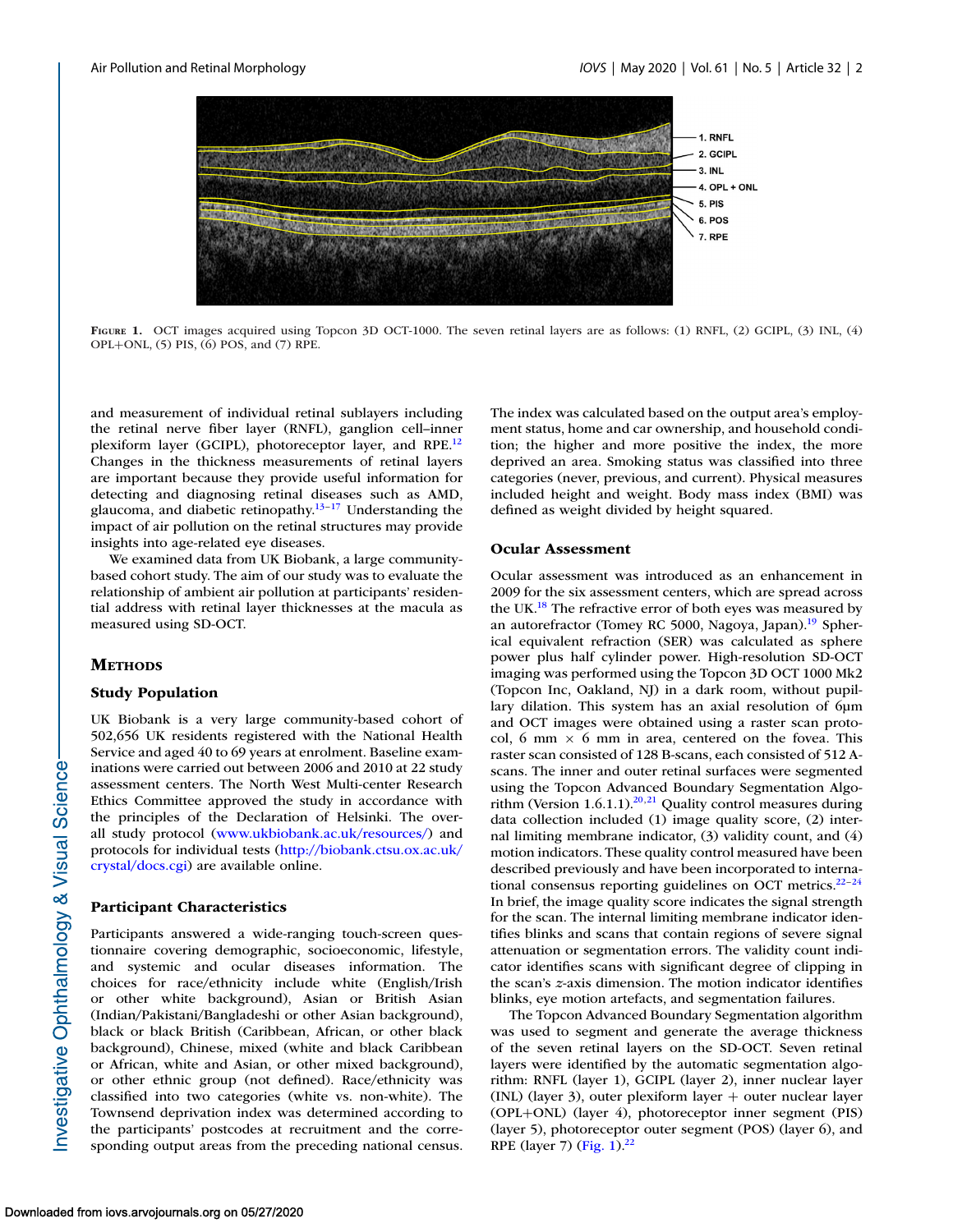<span id="page-2-0"></span>

**FIGURE 2.** Flowchart of participants included in the study.

# **Air Pollution Measurements**

The air pollution measures were provided by the Small Area Health Statistics Unit [\(www.sahsu.org/\)](http://www.sahsu.org/) as part of the BioSHaRE-EU Environmental Determinants of Health Project [\(www.bioshare.eu/\)](http://www.bioshare.eu/), and were linked centrally to the assessment data by UK Biobank analysts (http://biobank.ctsu.ox. [ac.uk/crystal/docs/EnviroExposEst.pdf\). Detailed measures](http://biobank.ctsu.ox.ac.uk/crystal/docs/EnviroExposEst.pdf) of air pollution parameters have been published elsewhere  $2^{5,26}$  The annual average concentration of PM<sub>2.5</sub> (aerodynamic diameter of <2.5  $\mu$ m), PM<sub>2.5-10</sub> (aerodynamic diameter between 2.5 and 10  $\mu$ m, PM<sub>10</sub> (aerodynamic diameter of <10 µm),  $PM_{2.5}$  absorbance ([PM<sub>2.5</sub> ab] a measurement of the blackness of  $PM<sub>2.5</sub>$  filter – a proxy for elemental or black carbon), nitrogen dioxide  $(NO<sub>2</sub>)$ , and nitrogen oxides  $(NO<sub>x</sub>)$  were calculated centrally by the UK Biobank using a land use regression model developed by the European Study of Cohorts for Air Pollution Effects (ESCAPE) project [\(www.escapeproject.eu/\)](http://www.escapeproject.eu/).<sup>27</sup> By using the predictor variables obtained from the Geographic Information System such as traffic, land use, and topography, the land use regression models calculate the spatial variation of annual average air pollution concentration at participants' residential addresses given at baseline visit.  $NO<sub>2</sub>$  annual concentration data was available for 4 years (2005, 2006, 2007, and 2010), and  $PM_{10}$ data were available for 2007 and 2010. We averaged the values to obtain the mean estimate. All other particulate matter (PM) and nitrogen pollutants had the exposure data for a single year (2010).

# **Inclusion and Exclusion Criteria**

Participants were excluded from the analysis based on the following criteria: (1) participants who withdrew consent; or (2) had self-reported diabetes-related eye disease, eye injury resulting in vision loss or other serious eye conditions; high SER ( $\leq$ -6 diopters [D] or  $\geq$ +6D); or (3) participants who had poor SD-OCT signal strength, image quality score of less than 45, poor centration certainty, or poor segmentation certainty using Topcon Advanced Boundary Segmentation software. $22,24$  These participants were excluded because of the well-recognized impact these conditions have on retinal layer thickness.<sup>28</sup>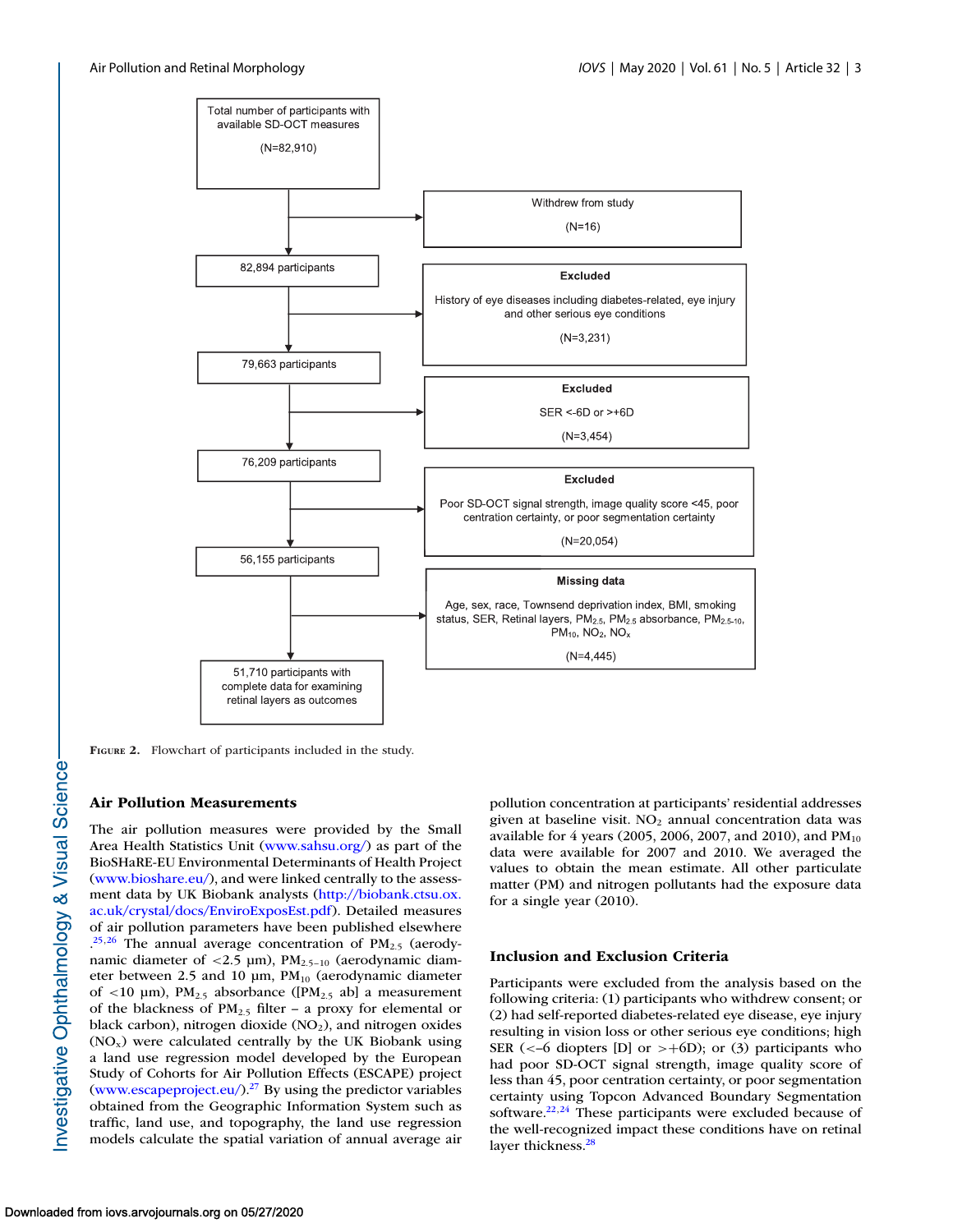<span id="page-3-0"></span>**TABLE 1.** Comparison of Characteristics Between Participants Included and Excluded From the Study

| <b>Characteristics</b>     | Included ( $n = 51,710$ ) | Excluded ( $n = 31,184$ ) | P Value    |
|----------------------------|---------------------------|---------------------------|------------|
| Sociodemographic factors   |                           |                           |            |
| Age                        | $56.4 \pm 8.1$            | $57.4 \pm 7.9$            | ${<}0.001$ |
| <b>Sex</b>                 |                           |                           |            |
| Men                        | 24,367(47.1)              | 13,979 (44.8)             |            |
| Women                      | 27,343 (52.9)             | 17,205(55.2)              | ${<}0.001$ |
| Race                       |                           |                           |            |
| White                      | 47,660(92.2)              | 28,055(91.5)              |            |
| Non-white                  | 4050(7.8)                 | 2608(8.5)                 | 0.001      |
| Townsend deprivation index | $-1.20 \pm 2.9$           | $-1.16 \pm 3.0$           | 0.043      |
| Clinical factors           |                           |                           |            |
| BMI $(kg/m2)$              | $27.2 \pm 4.4$            | $27.3 \pm 4.5$            | 0.009      |
| Smoking status             |                           |                           |            |
| Never                      | 28,744 (55.6)             | 17,525(57.1)              |            |
| Previous                   | 18,107(35.0)              | 10,520(34.2)              |            |
| Current                    | 4859(9.4)                 | 2664(8.7)                 | ${<}0.001$ |
| Spherical equivalent (D)   | $-0.002 \pm 2.0$          | $-0.90 \pm 3.6$           | < 0.001    |

Numbers are mean  $\pm$  SD or number (%), unless otherwise stated.

Student *t*-test or  $\chi^2$  test where appropriate (2-sided).

Among those excluded, there were missing race data for 521 participants, missing Townsend deprivation index data for 90 participants, missing BMI data for 1168 participants, missing smoking status data for 475 participants, and missing spherical equivalent data for 619 participants.

# **Statistical Analysis**

For this analysis, if both eyes of a patient were eligible for inclusion, one eye was randomly selected using STATA software (version 13, StataCorp LP, College Station, TX). We compared the baseline characteristics of participants included in the study to those excluded from the study, using  $\chi^2$  or *t*-test as appropriate for the variable. The mean and standard deviation of the individual retinal layers were calculated. Multivariable linear regression analyses were performed to determine the associations between each air pollutant (independent variables) and individual retinal thickness (dependent variables), adjusting for age, sex, race, Townsend deprivation index, BMI, smoking status, and SER. The effect estimates represent the change in retinal layers variables per interquartile range increment in air pollution. We conducted a test for interaction, to evaluate the effect of PM  $\times$  NO<sub>x</sub> on the retinal layers. Additionally, in sensitivity analyses, we analyzed the associations of each air pollutant with the GCL and IPL. In view of our broad hypothesis that six pollutant classes may potentially influence any of seven retinal sublayer thicknesses, statistical significance was set at *P* < 0.001 after Bonferroni correction  $(P = 0.05/[6 \times 7])$ .

### **RESULTS**

Of the 82,894 participants with available data on retinal layers, 26,739 participants were excluded according to the excluded criteria, and 4445 participants were further excluded owing to missing data (age, sex, race, Townsend deprivation index, BMI, smoking status, SER or any of the individual retinal layers) [\(Fig. 2\)](#page-2-0). Hence, 51,710 participants were included in the analysis.

Table 1 shows a comparison of participants included compared with those excluded from the study. Given the very large sample size, even small differences between the groups were statistically significant. Compared with participants excluded from the study, those included were slightly younger, more likely to be male and white, had

**TABLE 2.** Distribution of  $PM_{2.5}$ ,  $PM_{2.5}$  ab,  $PM_{2.5-10}$ ,  $PM_{10}$ ,  $NO_2$ , and NOX Among Participants Included in the Study

| Air Pollutants ( $\mu$ g/m <sup>3</sup> ) | Median (IQR)  | Range          |
|-------------------------------------------|---------------|----------------|
| $PM_{2.5}$                                | 9.92(1.12)    | $8.17 - 19.69$ |
| $PM_2 \le ab$                             | 1.25(0.33)    | $0.83 - 3.71$  |
| $PM_{2.5-10}$                             | 6.46(0.76)    | $5.57 - 11.30$ |
| $PM_{10}$                                 | 19.72 (2.78)  | 13.38-29.30    |
| NO <sub>2</sub>                           | 32.38 (12.64) | 9.44-86.65     |
| NO <sub>x</sub>                           | 44.72 (14.97) | 19.74-263.96   |

IQR, interquartile range.

more negative Townsend deprivation index (implies less degree of deprivation), had a lower BMI, were more likely to be smokers, and had more positive SER. The distribution of ambient air pollution exposure for each outcome-specific group is shown in Table 2. The median concentrations are higher for  $NO_x$  and  $NO_2$  than for PM. The mean of the different retinal layers are: RNFL,  $29.13 \pm 5.26$  µm; GCIPL, 73.22  $\pm$  6.34 μm; INL, 32.57  $\pm$  2.38 μm; OPL+ONL, 80.44 ± 6.39 μm; PIS, 23.79 ± 1.91 μm; POS,  $38.01 \pm 4.22$  μm; and RPE,  $25.32 \pm 3.76$  μm.

[Table 3](#page-4-0) shows the multivariable regression analysis between ambient air pollution and inner retinal layers. Higher concentrations of  $PM_{2.5}$  and  $NO_x$  were associated with a thicker RNFL and a thinner GCIPL (all *P* < 0.001). By contrast, higher levels of  $PM<sub>2.5</sub>$  ab and  $PM<sub>10</sub>$  were associated with a thinner RNFL, and higher exposure to  $PM_{10}$ was associated with a thicker GCIPL (all *P* < 0.001). Higher concentrations of  $PM_{2.5}$ ,  $PM_{2.5}$  ab,  $PM_{10}$ ,  $NO_2$ , and  $NO_x$  were associated with a thinner INL  $(P < 0.001)$ .

[Table 4](#page-5-0) shows the multivariable regression analysis between ambient air pollution and outer retinal layers. Higher concentrations of  $PM_{2.5}$ ,  $PM_{2.5}$  ab, and  $NO_x$  were associated with a thinner OPL+ONL thickness (*P* < 0.001). By contrast, higher concentrations of  $PM_{2.5}$  ab and  $NO_2$  were associated with thicker POS thickness. None of the air pollutants were significantly associated with PIS and RPE thickness after accounting for multiple testing. [Table 5](#page-6-0) shows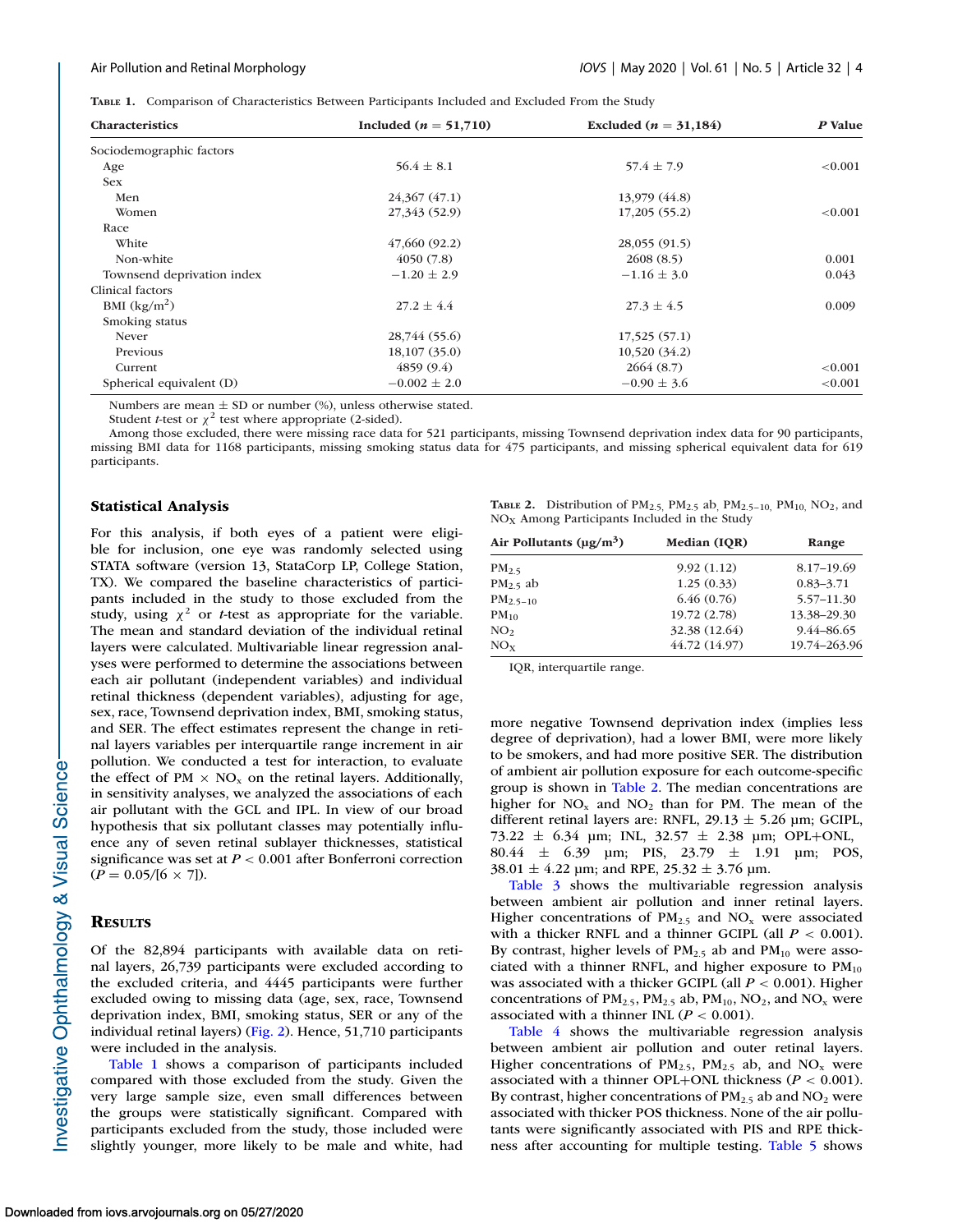<span id="page-4-0"></span>**TABLE 3.** Multivariate Linear Regression of Ambient Air Pollution With Thickness of the Inner Retinal Layers

|                                        |              | <b>RNFL</b>                                                |                       |              | <b>GCIPL</b>                                      |                                |              | <b>INL</b>              |                                          |
|----------------------------------------|--------------|------------------------------------------------------------|-----------------------|--------------|---------------------------------------------------|--------------------------------|--------------|-------------------------|------------------------------------------|
| <b>Air Pollutants</b><br>$(\mu g/m^3)$ | $\beta$ (um) | 95% CI                                                     | P Value               | $\beta$ (um) | 95% CI                                            | P Value                        | $\beta$ (um) | 95% CI                  | P Value                                  |
| PM <sub>25</sub>                       | 0.28         | $(0.22 \text{ to } 0.34)$                                  | $3.3 \times 10^{-20}$ | $-0.51$      | $(-0.59)$ to<br>$-0.44$                           | $6.3 \times 10^{-47}$          | $-0.07$      | $(-0.10)$ to<br>$-0.04$ | $1.1 \times 10^{-7}$                     |
| PM <sub>25</sub><br>absorbance         |              | $-0.16$ $(-0.22 \text{ to } -0.10)$ 5.7 x 10 <sup>-8</sup> |                       | 0.05         | $(-0.01)$ to<br>0.12)                             | 0.12                           | $-0.09$      | $-0.06$                 | $(-0.12 \text{ to } 2.2 \times 10^{-12}$ |
| $PM_{2.5-10}$                          |              | $0.006$ $(-0.03 \text{ to } 0.05)$                         | 0.78                  | 0.05         | $(0.005)$ to<br>0.10)                             | 0.030                          | $-0.01$      | $(-0.03)$ to<br>0.002)  | 0.09                                     |
| $PM_{10}$                              |              | $-0.28$ (-0.35 to -0.22) 7.4 x 10 <sup>-17</sup>           |                       | 0.38         | $(0.30 \text{ to } 0.46)$ 1.2 x 10 <sup>-21</sup> |                                | $-0.13$      | $-0.10$                 | $(-0.15 \text{ to } 2.8 \times 10^{-17}$ |
| NO <sub>2</sub>                        | $-0.07$      | $(-0.14)$ to<br>0.0005                                     | 0.050                 | 0.04         | $(-0.05)$ to<br>0.12)                             | 0.38                           | $-0.14$      | $-0.11$                 | $(-0.17 \text{ to } 5.9 \times 10^{-19}$ |
| NO <sub>X</sub>                        | 0.09         | $(0.04 \text{ to } 0.14)$                                  | $2.4 \times 10^{-4}$  | $-0.21$      | $(-0.27)$ to<br>$-0.16$                           | 5.2 $\times$ 10 <sup>-13</sup> | $-0.05$      | $(-0.07)$ to<br>$-0.03$ | $2.8 \times 10^{-6}$                     |

The beta coefficients represent per interquartile range increase in exposure variable.

Adjusted for age, sex, race, Townsend deprivation index, BMI, smoking status and refractive error.

Bold values denote statistical significance at the  $p<0.001$  level.

a summary of the association of higher ambient air pollution concentration with thickness of the seven retinal layers. Of all the air pollutants,  $PM<sub>2.5</sub>$  had the strongest association with RNFL, GCIPL, and OPL+ONL thickness, although  $PM_{10}$  also showed similar effect as  $PM_{2.5}$  on RNFL. NO<sub>2</sub> had the strongest association with INL and POS thickness. In sensitivity analyses,  $PM<sub>2.5</sub>$  had the strongest effect on GCL and IPL, higher levels of  $PM_{2.5}$  were associated with a thinner GCL and IPL ( $\beta$  = -0.39 µm,  $P = 2.8 \times 10^{-57}$  and  $\beta$  = -0.13 µm, *P* = 2.0 × 10<sup>-18</sup>, respectively). Similarly, higher levels of  $NO<sub>x</sub>$  were associated with a thinner GCL and IPL  $(P < 0.001)$ . Exposure to higher concentrations of PM2.5 ab and PM10 were associated with a thicker GCL  $(P < 0.001)$ . Our data indicate there was an interaction effect between  $PM_{2.5}$  and  $NO_x$  with RNFL and GCIPL  $(P = 1.1 \times 10^{-21}$  and  $P = 1.9 \times 10^{-15}$ , respectively).

# **DISCUSSION**

In this large study of UK Biobank participants, we have identified associations between ambient outdoor air pollutant levels at participants' residential addresses and concurrent measures of individual retinal layers. We identified the following: (1) higher levels of  $PM_{2.5}$ ,  $PM_{2.5}$  ab,  $PM_{10}$ , and  $NO<sub>x</sub>$  were associated with potentially adverse features in inner retinal layer thicknesses (except between  $PM_{2.5}$  ab and GCIPL); (2) higher levels of  $PM_{2.5}$ ,  $PM_{2.5}$  ab,  $NO_2$ , and  $NO_x$ were associated with either or both thinner OPL+ONL and thicker POS; (3)  $PM_{2,5-10}$  was not associated with retinal layer measures; and (4) there was no association between ambient air pollution and PIS and RPE after there was no association between ambient air pollution and PIS and RPE after Bonferroni correction. To our knowledge, this is the first study to report the association of ambient air pollution with individual retinal structures.

Most of the health effects of air pollution are mediated by inhalation.<sup>2</sup> The deposition of PM in the respiratory tract is mainly influenced by the aerodynamic particle size. The smaller the particle, the greater its ability to penetrate the respiratory system, enter the bloodstream, cross the blood–brain barrier, and access the central nervous system.<sup>29</sup> Because the retina is a part of the central nervous system, PM may cause neuroglial damage and inflammatory

responses in the retinal structures. Neurologic diseases such as Parkinson's disease and Alzheimer's disease, as well as ocular disease, including glaucoma, $30$  are characterized by a loss of retinal ganglion cells, the only retinal neurons that project to the brain through the optic nerve. $31,32$  Our data indicate that higher levels of  $PM_{2.5}$  and  $NO_x$  were particularly associated with thicker RNFL and thinner GCIPL. It is relevant that metallic and organic toxins, which are likely to covary with pollution indices, have been shown to decrease axoplasmic transport in the optic nerve.<sup>33,34</sup> It is possible that moderate, sustained toxic effects compromise axoplasmic flow in the RNFL, resulting in the observed greater thickness in this layer. Consistent with this finding, it is notable that diesel exhaust particulates administered by intratracheal instillation (200 mg/L) in rats induced a significant and acute increase in the thickness of the inner plexiform, inner and outer nuclear, and rod/cone cell layers. In the same study, RNFL and GCLs showed no difference in thickness, although capillary congestion was noted. $35$  We have previously reported that elevated IOP is associated with a thinner GCIPL in UK Biobank participants notably with no association between the level of IOP or RNFL thickness. $36$  A thinner retinal GCL has been documented in ethambutol toxicity and tobacco/alcohol toxicity, compared with measures from healthy controls. $37$  A thinner GCIPL may be due to oxidative stress causing cell death.<sup>38</sup>

 $NO<sub>x</sub>$  contributes to the formation of ground-level ozone. There is evidence that ozone may potentiate the adverse effects of diesel exhaust particulates, suggesting a potential interaction between PM and  $NO<sub>x</sub><sup>39</sup>$  $NO<sub>x</sub><sup>39</sup>$  $NO<sub>x</sub><sup>39</sup>$  and a plausible explanation for the similar effect trend for both  $PM_{2.5}$  and  $NO_x$ . Our results indicate there was an interaction effect between  $PM_{2.5}$  and  $NO_x$  with the RNFL and the GCIPL. Conversely, higher concentrations of  $PM_{2.5}$  ab and  $PM_{10}$  were associated with a thinner RNFL, whereas higher levels of  $PM_{10}$  were associated with a thicker GCIPL. Although thinner RNFL measurements may be related to loss of retinal ganglion cell axons from longer term, lethal injury, the bidirectional effects observed in the RNFL are difficult to explain. Retinal ganglion cells death induced by reactive oxygen species can occur through several mechanisms, such as protein modification and DNA damage. Alternatively, exposure to ultrafine ambient nanoparticles in the environment may cause indi-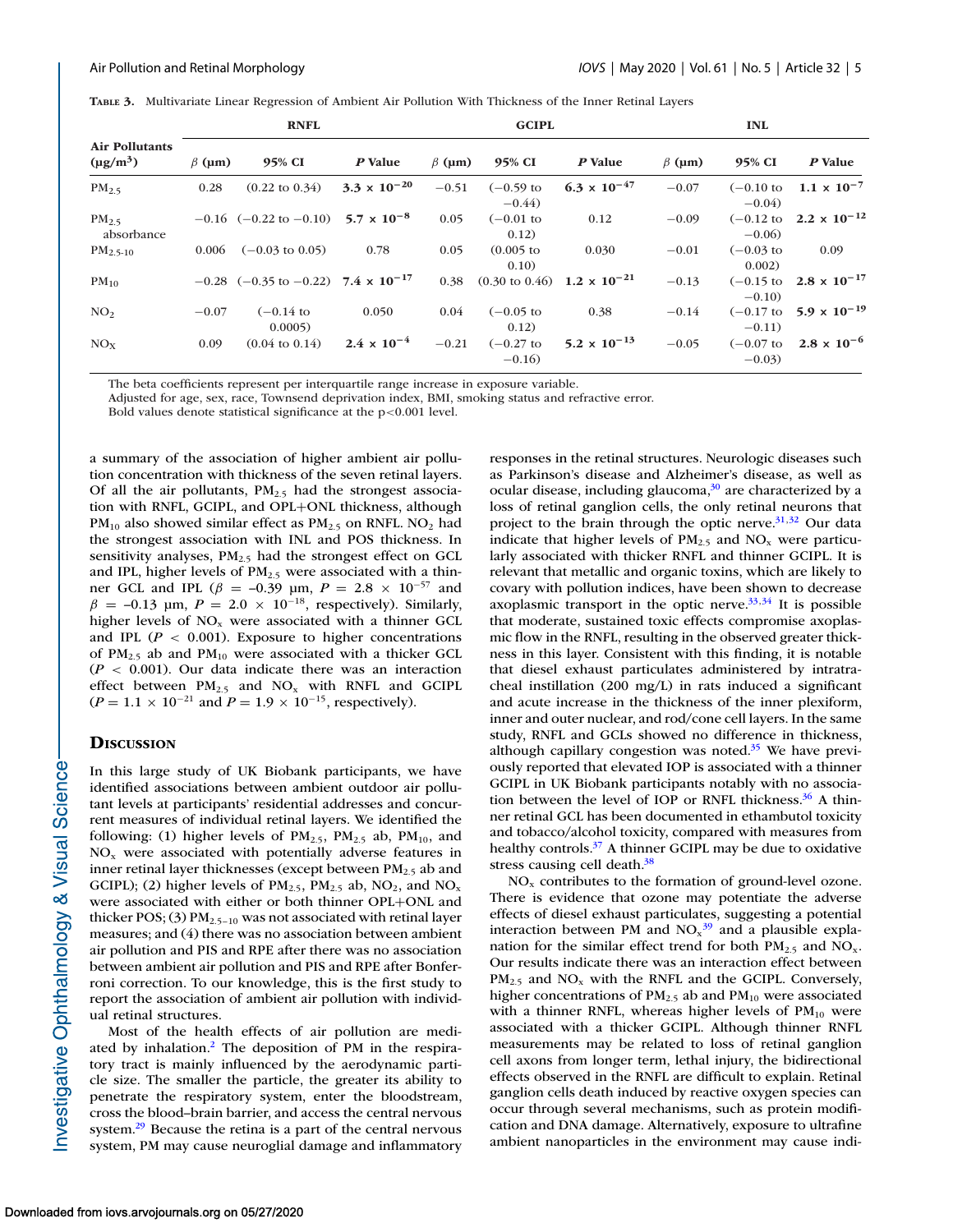|                                                   |         | $OPL + ONL$                         |                                |                                                   | PIS                                                                                                                  |                         |                                                                     | P <sub>OS</sub>                                                                                                                   |                                    | <b>RPE</b>                                                                                                                                                                                                                                                 |                                                      |
|---------------------------------------------------|---------|-------------------------------------|--------------------------------|---------------------------------------------------|----------------------------------------------------------------------------------------------------------------------|-------------------------|---------------------------------------------------------------------|-----------------------------------------------------------------------------------------------------------------------------------|------------------------------------|------------------------------------------------------------------------------------------------------------------------------------------------------------------------------------------------------------------------------------------------------------|------------------------------------------------------|
| Air pollutants ( $\mu g/m^3$ ) $\beta$ ( $\mu$ m) |         | 95% CI                              | Value                          | $\beta$ (um)                                      | 95% CI                                                                                                               | P Value                 | $\beta$ (µm)                                                        | 95% CI                                                                                                                            | P Value                            | $\beta$ (µm) 95% CI                                                                                                                                                                                                                                        | P Value                                              |
| $M_{2.5}$                                         |         | $-0.18$ $(-0.25 \text{ to } -0.11)$ | $\times 10^{-7}$<br>7.8        |                                                   | $(0.006 \text{ to } 0.05)$                                                                                           | 0.014                   | 0.06                                                                | (0.01 to 0.11)                                                                                                                    | 0.013                              |                                                                                                                                                                                                                                                            | 0.001                                                |
| $M_{2.5}$ ab                                      | $-0.12$ | $(-0.19 \text{ to } -0.05)$         | $\times 10^{-4}$<br>$\ddot{3}$ | $0.03$<br>$0.03$<br>$-0.005$<br>$-0.01$<br>$0.04$ | (0.01 to 0.05)                                                                                                       |                         |                                                                     |                                                                                                                                   | $4.9 \times 10^{-6}$<br>0.29       | $\begin{array}{rcl} -0.08 & (-0.12 \text{ to } -0.03) \\ -0.05 & (-0.10 \text{ to } -0.008) \\ -0.02 & (-0.05 \text{ to } 0.01) \\ -0.04 & (-0.09 \text{ to } 0.02) \\ -0.05 & (-0.11 \text{ to } 0.0001) \\ -0.02 & (-0.06 \text{ to } 0.02) \end{array}$ |                                                      |
| $M_{2.5-10}$                                      | $-0.03$ | $-0.08$ to $0.02$ )                 | 0.27                           |                                                   |                                                                                                                      | $0.003$<br>0.49<br>0.43 |                                                                     |                                                                                                                                   |                                    |                                                                                                                                                                                                                                                            |                                                      |
| $M_{10}$                                          | $-0.07$ | $-0.15$ to $0.007$ )                | 0.07                           |                                                   |                                                                                                                      |                         |                                                                     |                                                                                                                                   |                                    |                                                                                                                                                                                                                                                            |                                                      |
| $\overline{O}_2$                                  | $-0.08$ | $-0.17$ to $-0.001$ )               | 0.047                          |                                                   | $\begin{array}{c} (-0.02 \;{\rm to} \; 0.01) \\ (-0.03 \;{\rm to} \; 0.01) \\ (0.02 \;{\rm to} \; 0.07) \end{array}$ | 0.001                   | $\begin{array}{c} 0.11 \\ 0.02 \\ 0.08 \\ 0.16 \\ 0.05 \end{array}$ | $\begin{array}{c} (0.06\;{\rm to}\;0.16)\\ (-0.05\;{\rm to}\;0.01)\\ (0.02\;{\rm to}\;0.13)\\ (0.10\;{\rm to}\;0.22) \end{array}$ | $\frac{0.005}{2.0 \times 10^{-8}}$ |                                                                                                                                                                                                                                                            | $0.22$<br>$0.25$<br>$0.5$<br>$0.5$<br>$0.5$<br>$0.5$ |
| $_{\rm QN}^{\rm CO}$                              | $-0.11$ | $(-0.16 \text{ to } -0.05)$         | $\times 10^{-4}$<br>4.3        | 0.02                                              | (0.004 to 0.04)                                                                                                      | 0.017                   |                                                                     | $(0.009 \text{ to } 0.09)$                                                                                                        | 0.017                              |                                                                                                                                                                                                                                                            |                                                      |

TABLE 4. Multivariate Linear Regression of Ambient Air Pollution With Thickness of the Outer Retinal Layers **TABLE 4.** Multivariate Linear Regression of Ambient Air Pollution With Thickness of the Outer Retinal Layers

The beta coefficients represent per interquartile range increase in exposure variable.<br>Adjusted for age, sex, race, Townsend deprivation index, BMI, smoking status and refractive error.<br>Bold values denote statistical sign Adjusted for age, sex, race, Townsend deprivation index, BMI, smoking status and refractive error. The beta coefficients represent per interquartile range increase in exposure variable.

Bold values denote statistical significance at the p <0.001 level.

<span id="page-5-0"></span>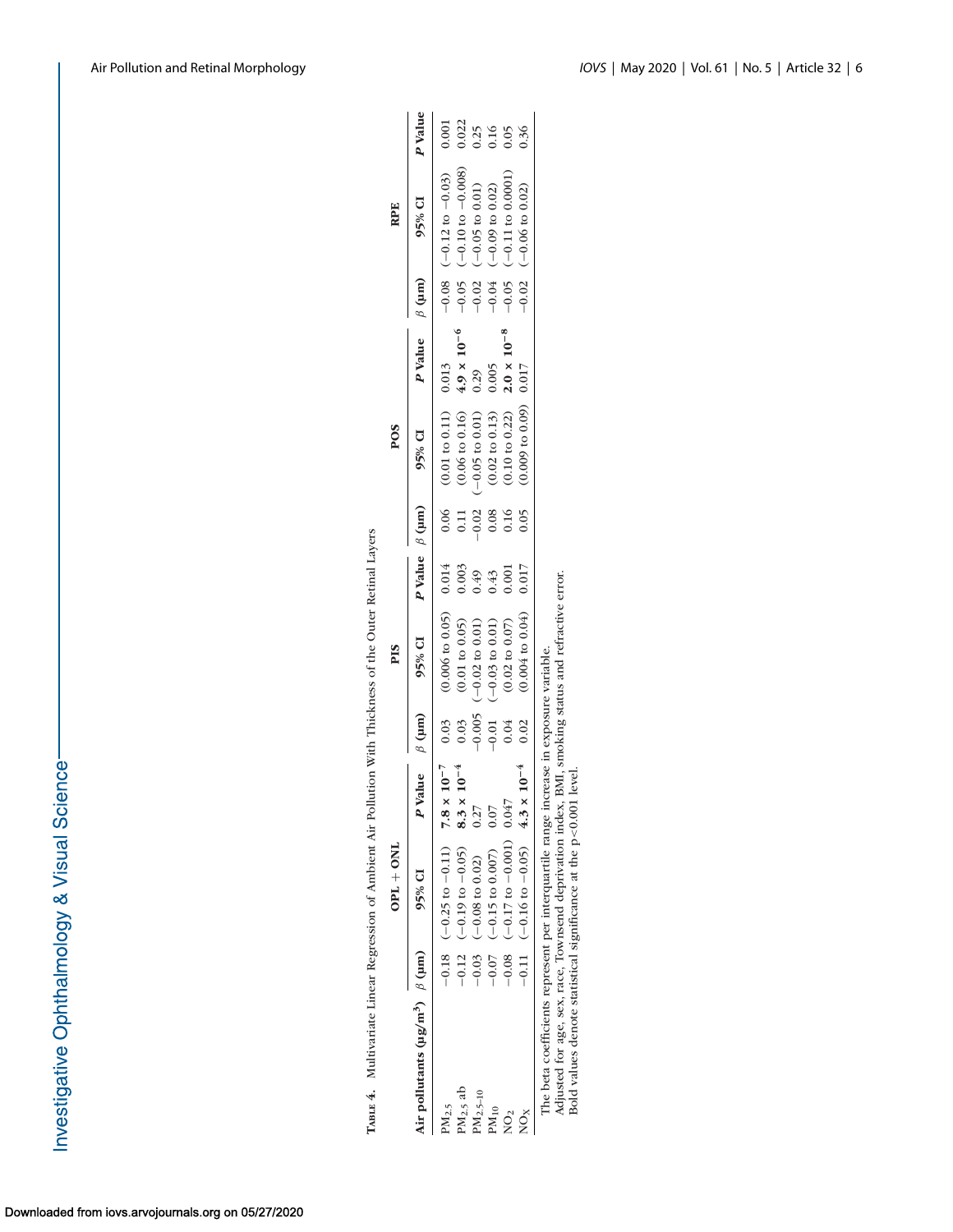<span id="page-6-0"></span>

|  |  |  |  | <b>TABLE 5.</b> The Effect of an Increase in Ambient Air Pollution on the Thickness of Each Retinal Laver |  |
|--|--|--|--|-----------------------------------------------------------------------------------------------------------|--|
|--|--|--|--|-----------------------------------------------------------------------------------------------------------|--|

|                                        |             | <b>Inner Retinal Layers</b> |            |                | <b>Outer Retinal Layers</b> |            |            |  |  |
|----------------------------------------|-------------|-----------------------------|------------|----------------|-----------------------------|------------|------------|--|--|
| <b>Air Pollutants</b><br>$(\mu g/m^3)$ | <b>RNFL</b> | <b>GCIPL</b>                | <b>INL</b> | <b>OPL+ONL</b> | <b>PIS</b>                  | <b>POS</b> | <b>RPE</b> |  |  |
| PM <sub>2.5</sub>                      |             |                             |            | ↡↡             | <b>NS</b>                   | <b>NS</b>  | <b>NS</b>  |  |  |
| $PM2.5$ ab                             |             | <b>NS</b>                   |            |                | <b>NS</b>                   |            | <b>NS</b>  |  |  |
| $PM_{2.5-10}$                          | <b>NS</b>   | <b>NS</b>                   | <b>NS</b>  | NS.            | <b>NS</b>                   | <b>NS</b>  | <b>NS</b>  |  |  |
| $PM_{10}$                              | ↡↡          |                             |            | NS.            | <b>NS</b>                   | <b>NS</b>  | <b>NS</b>  |  |  |
| NO <sub>2</sub>                        | <b>NS</b>   | <b>NS</b>                   | ∗∗         | NS.            | <b>NS</b>                   | ↑↑         | <b>NS</b>  |  |  |
| NO <sub>X</sub>                        |             |                             |            |                | <b>NS</b>                   | <b>NS</b>  | <b>NS</b>  |  |  |

The arrows represent either an increase (**↑)** or decrease (**↓)** in the thickness of each retinal layer after an increase in exposure to air pollution and indicates a significant association. Double arrows indicate the specific air pollutant has the strongest effect on the individual retinal layer and shows a significant association. For example, of all the air pollutants on GCIPL, the effect of  $PM_{2,5}$  is the strongest on GCIPL. A nonsignificant association between the air pollutant and retinal layer will be indicated as nonsignificant (NS).

Statistical significance was set at *P* < 0.001 after Bonferroni correction.

rect DNA damage by signaling through gap junction proteins after generation of mitochondrial free radicals.<sup>40</sup> Because approximately 50% of the RGCs are located in the macula and their cells bodies are 10 to 20 times their axons in diameter, $41$  the greater effect of ambient air pollution on the GCIPL relative to the RNFL is to be expected. RGCs dendrites in the IPL form synapses with the bipolar, amacrine, and Müller glial cells located in the INL.

Neurons in INL layer are involved in retinal homeostasis. Müller cells in particular respond to retinal damage by changing their morphology, $42,43$  which is consistent with the association between a thinner INL and higher ambient air pollution. Oxidative stress increases RPE lipofuscin,  $44$ the main component of drusen. Additionally, photoreceptor synaptic terminals and photoreceptor nuclei are often decreased in regions overlying drusen, $45$  which may explain the associations between higher levels of  $PM_{2.5}$ ,  $PM_{2.5}$  ab, and  $NO<sub>x</sub>$  with thinner OPL, ONL, and RPE thicknesses. However, it is important to note that the effect estimates were not statistically significant with RPE after Bonferroni correction under our "hypothesis-free" approach. Because the RPE cells are responsible for daily phagocytosis of POS, RPE dysfunction may increase POS thickness. This finding may provide a plausible explanation for the greater POS thickness observed with greater exposure to  $PM<sub>2.5</sub>$  ab and NO2. Our data indicate that greater ambient PM2.5 exposure was the most strongly associated with three retinal layers (Table 5). By contrast,  $PM_{2.5-10}$  had no discernible effect on any retinal layers. The adverse health effects observed by fine PM ( $PM_{2.5}$ ) compared with coarse PM ( $PM_{2.5-10}$ ) may be explained by the absorption of fine PM into the bloodstream through alveolar capillaries causing systemic inflammation. $10,46$  $10,46$  Fine PM mainly result from combustion processes<sup>47</sup> and combustion-related particles are known to be more toxic to health, causing airway and systemic inflammation $48$  and myocardial ischemia, $49$  compared with particles not generated by combustion.<sup>50</sup> Although, the effect size of the associations between air pollution and individual retinal layers is small and is a fraction of the axial pixelresolution of the Topcon SD-OCT (axial resolution of 6 μm), we believe that our findings are less likely to be due to measurement error for the following reasons. First, we have only included participants with high-quality OCT images by applying strict quality control criteria, thus improving OCT segmentation accuracy. Second, the large sample size of our study allowed us to obtain greater precision of our effect estimates.

We have previously reported an association between air pollution and glaucoma.<sup>6</sup> However, the present study reveals broader associations between atmospheric pollution and apparently adverse retinal structure. It is not clear whether pollution is driving the primary pathologic processes in this common disease. Even so, it is reasonable to consider that the pollutants studied here may have an additive or synergistic effect on the pathophysiology of this eye disease.

The strengths of this study include its large sample size and the high resolution and reproducibility of SD-OCT measurements of retinal thickness. The study is the first large-scale attempt to evaluate the association of ambient air pollution with inner and outer retinal structures. The UK Biobank has limitations in that it is based on a volunteer cohort, and participants are likely to be healthier and belong to a higher socioeconomic group than the general population. Although our results may not, therefore, be entirely representative of the UK population, the exposure–disease relationships are still valid.<sup>51</sup> Because air pollution measures were collected before OCT data, it is most likely a nondifferential misclassification bias and will therefore skew the associations toward the null. Finally, analysis was based on a 51,170 of 82,894 participants with OCT data, which increases the risk of selection bias. However, the baseline characteristics [\(Table 1\)](#page-3-0) of included and excluded participants were similar, with the exception of participants with a high SER  $(<-6$  D or  $>+(6D)$  who were excluded from the analysis.

In conclusion, our findings suggest that inner retinal layers may be affected by air pollution compared with outer retinal layers. Fine PM seem to have more adverse effects on the retinal structures, which may predispose to the development of common eye diseases such as macular degeneration and glaucoma. Our findings demonstrate morphologic evidence that may precede the potential damaging effects of ambient air pollution on eye disease, $5-7$  even with relatively low levels of exposure. Further studies are required to assess the relative contributions of outdoor and indoor ambient air pollution measures on retinal structure and function.

### *Acknowledgments*

Supported in part by the UK Department of Health through an award made by the National Institute for Health Research to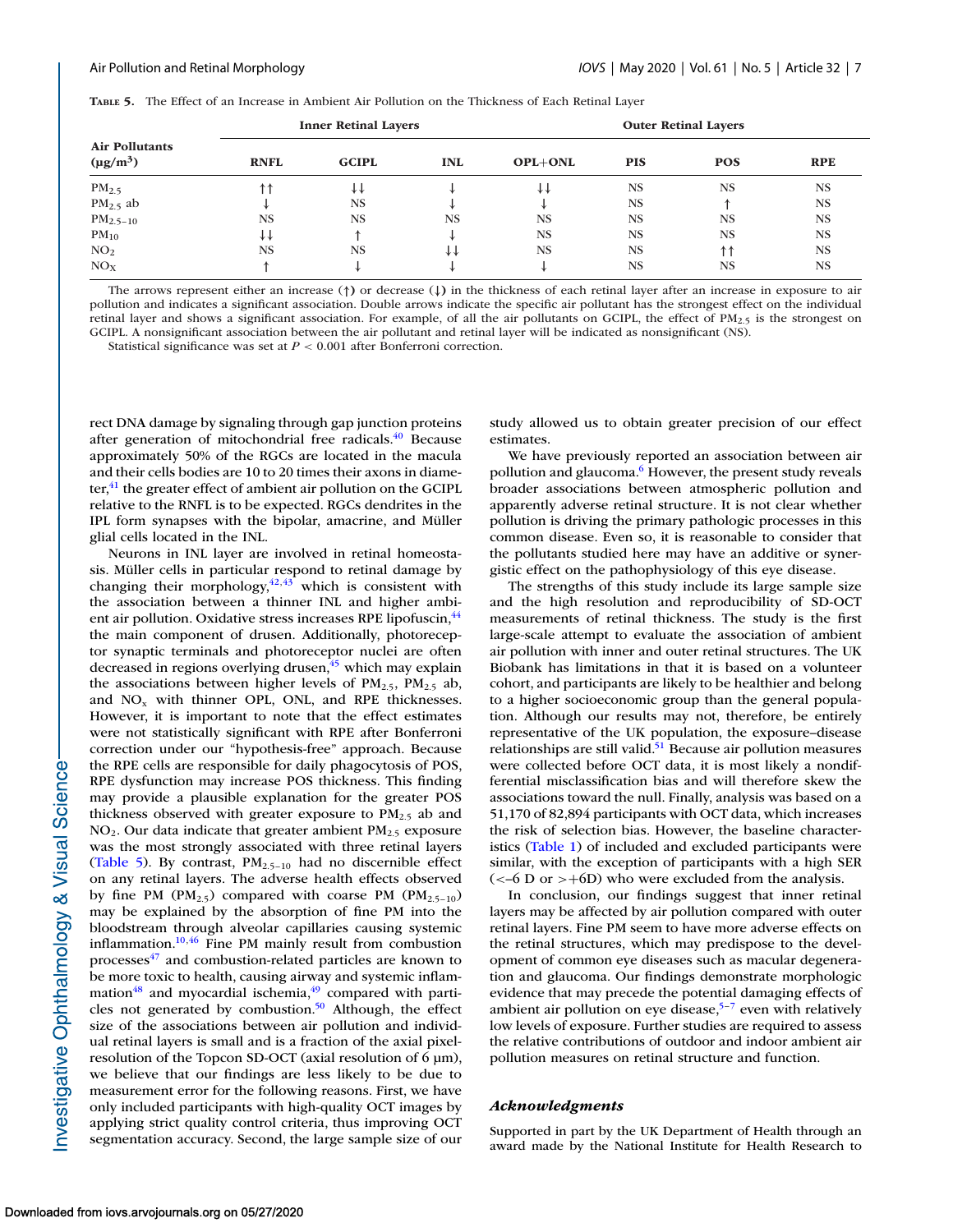<span id="page-7-0"></span>Moorfields Eye Hospital NHS Foundation Trust and UCL Institute of Ophthalmology for a Biomedical Research Centre for Ophthalmology. This research used data from the UK Biobank Resource, under data access request number 2112. PTK, PJF, and PJP received salary support from the NIHR BRC at Moorfields Eye Hospital. PTK is supported in part by the Helen Hamlyn Trust. PJF received support from the Richard Desmond Charitable Trust, via Fight for Sight, London. APK is supported by a Moorfields Eye Charity Career Development Fellowship. The North West Multi-center Research Ethics Committee approved the study (reference no., 06/MRE08/65), in accordance with the tenets of the Declaration of Helsinki. Detailed information about the study is available at the UK Biobank web site [\(www.ukbiobank.ac.uk\)](http://www.ukbiobank.ac.uk)

SYLC had full access to all of the data in the study and takes responsibility for the integrity of the data and the accuracy of the data analysis. PTK and PJF contributed to the conception and design of the study. SYLC and PJF contributed to the data analyses, data interpretation and wrote the draft of the manuscript. All authors reviewed the results, read and critically revised the manuscript. All authors approved the final manuscript.

UK Biobank Eye & Vision Consortium: The UK Biobank Eye & Vision Consortium members are Thomas Littlejohns, PhD, University of Oxford; Naomi Allen, PhD, University of Oxford; Eleni Beli, PhD, Queen's University Belfast; Denize Atan, PhD, University of Bristol; Tariq Aslam, PhD, Manchester University; Sarah A. Barman, PhD, Kingston University; Jenny H. Barrett, PhD, University of Leeds; Paul Bishop, PhD, Manchester University; Catey Bunce, DSc, King's College London; Roxana O. Carare, PhD, University of Southampton; Usha Chakravarthy, FRCOphth, Queens University Belfast; Michelle Chan, FRCOphth, NIHR Biomedical Research Centre, Moorfields, London; Sharon Y.L. Chua, PhD, NIHR Biomedical Research Centre, Moorfields, London; David P. Crabb, PhD, City University, London; Alexander Day, FRCOphth, PhD, NIHR Biomedical Research Centre, Moorfields, London; Parul Desai, FRCOphth, PhD, NIHR Biomedical Research Centre, Moorfields, London; Bal Dhillon, FRCOphth, University of Edinburgh; Andrew D. Dick, FMedSci, FRCOphth, University of Bristol; Cathy Egan, FRCOphth, NIHR Biomedical Research Centre, Moorfields, London; Sarah Ennis, PhD, University of Southampton; Paul J Foster, FRCS(Ed), PhD, UCL Institute of Ophthalmology, London; Marcus Fruttiger, PhD, UCL Institute of Ophthalmology, London; John E.J. Gallacher, MSc, PhD, University of Oxford; David F. Garway-Heath MD(Res), FRCOphth, NIHR Biomedical Research Centre, Moorfields, London; Jane Gibson, PhD, University of Southampton; Dan Gore, FRCOphth, NIHR Biomedical Research Centre, Moorfields, London; Jeremy A. Guggenheim, PhD, Cardiff University; Chris J. Hammond, FRCOphth, King's College London; Alison Hardcastle, PhD, UCL Institute of Ophthalmology, London; Simon P. Harding, MD, University of Liverpool; Ruth E. Hogg, PhD, Queens University Belfast; Pirro Hysi, PhD, King's College London; Pearse A. Keane, MD, NIHR Biomedical Research Centre, Moorfields, London; Sir Peng T. Khaw, PhD, NIHR Biomedical Research Centre, Moorfields, London; Anthony P. Khawaja, DPhil, NIHR Biomedical Research Centre, Moorfields, London; Gerassimos Lascaratos, PhD, King's College Hospital NHS Foundation Trust; Andrew J. Lotery, MD, University of Southampton; Tom Macgillivray, PhD, University of Edinburgh; Sarah Mackie, PhD, University of Leeds; Michelle McGaughey, Queen's University Belfast; Bernadette McGuinness, PhD, Queen's University Belfast; Gareth J. McKay, PhD, Queen's University Belfast; Martin McKibbin, FRCOphth, Leeds Teaching Hospitals NHS Trust; Tony Moore, FRCOphth, University of California San Francisco; James E. Morgan, DPhil, Cardiff University; Zaynah A. Muthy, BSc, NIHR Biomedical Research Centre, Moorfields, London; Eoin O'Sullivan, MD, King's College Hospital NHS Foundation Trust, Chris G. Owen, PhD, University of London,

Praveen Patel, MD(Res), FRCOphth; NIHR Biomedical Research Centre, Moorfields, London; Euan Paterson, BSc, Queens University Belfast; Tunde Peto, PhD, Queen's University Belfast; Axel Petzold, PhD, University College London; Jugnoo S. Rahi, FRCOphth, PhD, Great Ormond Street Hospital & UCL Institute of Child Health, London; Alicja R. Rudnikca, PhD, St George's University of London; Jay Self, PhD, University of Southampton; Sobha Sivaprasad, FRCOphth, NIHR Biomedical Research Centre, Moorfields, London; David Steel, FRCOphth, Newcastle University; Irene Stratton, MSc, Gloucestershire Hospitals NHS Foundation Trust; Nicholas Strouthidis, PhD, NIHR Biomedical Research Centre, Moorfields, London; Cathie Sudlow, DPhil, University of Edinburgh; Dhanes Thomas, FRCOphth, NIHR Biomedical Research Centre, London; Emanuele Trucco, PhD, University of Dundee; Adnan Tufail, FRCOphth, NIHR Biomedical Research Centre, Moorfields, London; Veronique Vitart, PhD, University of Edinburgh; Stephen A. Vernon, DM, Nottingham University Hospitals NHS Trust; Ananth C. Viswanathan, PhD, FRCOphth, NIHR Biomedical Research Centre, Moorfields, London; Cathy Williams, PhD, University of Bristol; Katie Williams, PhD, King's College London; Jayne V. Woodside, MRCOphth, PhD; Queen's University Belfast, Max M. Yates, PhD, University of East Anglia; and Yalin Zheng, PhD, University of Liverpool.

Disclosure: **S.Y.L. Chua,** None; **A.P. Khawaja**, None; **A.D. Dick**, None; **J. Morgan**, None; **B. Dhillon**, None; **A.J. Lotery**, None; **N.G. Strouthidis**, None; **C. Reisman**, None; **T. Peto**, None; **P.T. Khaw**, None; **P.J. Foster**, None; **P.J. Patel**, None

### *References*

- 1. Cohen AJ, Brauer M, Burnett R, et al. Estimates and 25 year trends of the global burden of disease attributable to ambient air pollution: an analysis of data from the Global Burden of Diseases Study 2015. *Lancet*. 2017;389:1907– 1918.
- 2. Dockery DW, Pope CA, 3rd Xu X, et al. An association between air pollution and mortality in six U.S. cities. *N Engl J Med*. 1993;329:1753–1759.
- 3. Lelieveld J, Evans JS, Fnais M, Giannadaki D, Pozzer A. The contribution of outdoor air pollution sources to premature mortality on a global scale. *Nature*. 2015;525:367– 371.
- 4. Fu P, Guo X, Cheung FMH, Yung KKL. The association between PM2.5 exposure and neurological disorders: a systematic review and meta-analysis. *Sci Total Environ*. 2019;655:1240–1248.
- 5. Wang W, He M, Li Z, Huang W. Epidemiological variations and trends in health burden of glaucoma worldwide. *Acta Ophthalmol*. 2019;97:e349–e355.
- 6. Chua SYL, Khawaja AP, Morgan J, et al. The relationship between ambient atmospheric fine particulate matter (PM2.5) and glaucoma in a large community cohort. *Invest Ophthalmol Vis Sci*. 2019;60:4915–4923.
- 7. Chang K-H, Hsu P-Y, Lin C-J, Lin C-L, Juo S-HH, Liang C-L. Traffic-related air pollutants increase the risk for agerelated macular degeneration. *J Investig Med* 2019;67:1076– 1091.
- 8. Lodovici M, Bigagli E. Oxidative stress and air pollution exposure. *J Toxicol*. 2011;2011:487074.
- 9. Baccarelli A, Zanobetti A, Martinelli I, et al. Effects of exposure to air pollution on blood coagulation. *J Thrombos Haemostas*. 2007;5:252–260.
- 10. Brook RD, Rajagopalan S, Pope CA, 3rd, et al. Particulate matter air pollution and cardiovascular disease: an update to the scientific statement from the American Heart Association. *Circulation*. 2010;121:2331–2378.

Investigative Ophthalmology & Visual Science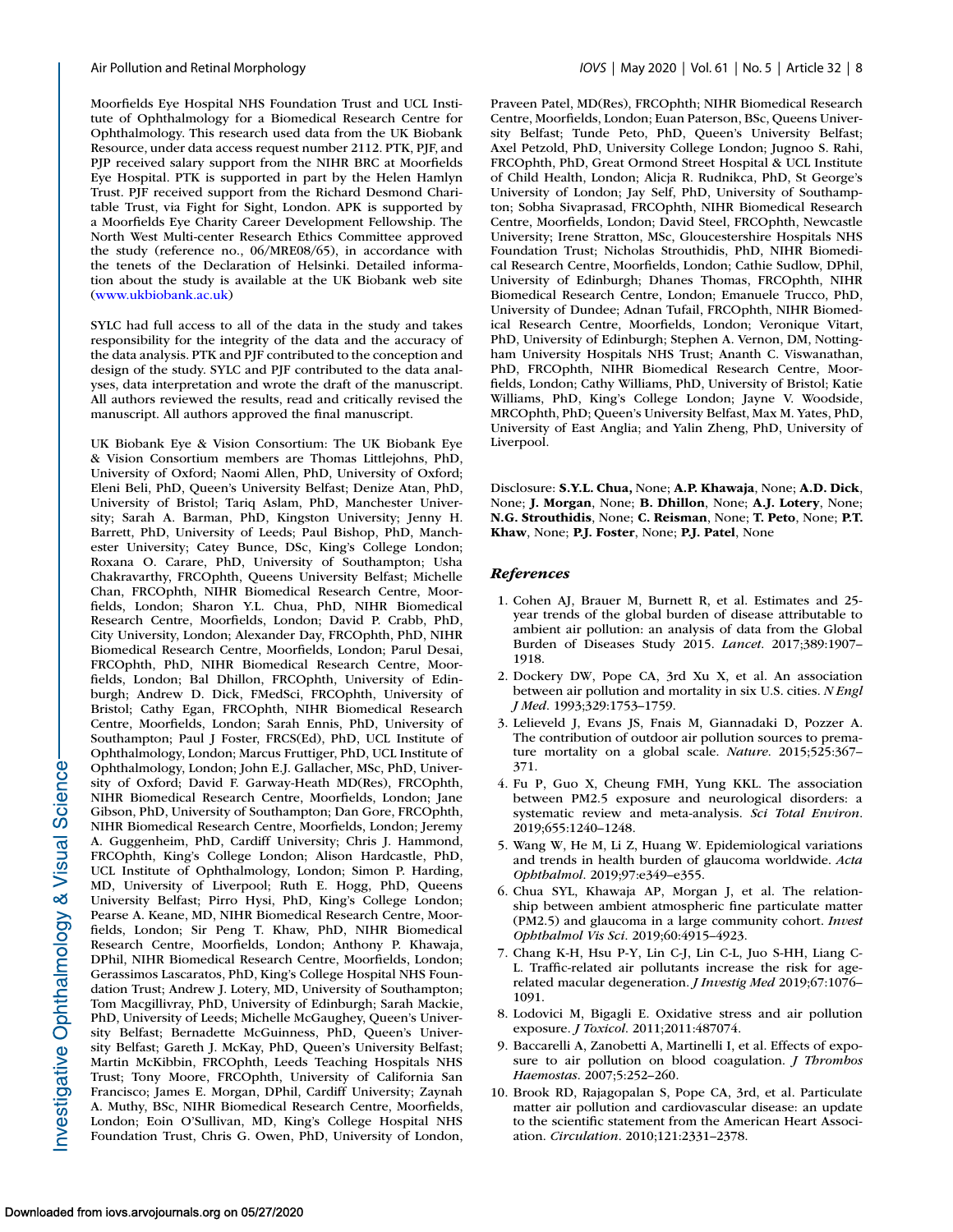- <span id="page-8-0"></span>11. Jarrett SG, Boulton ME. Consequences of oxidative stress in age-related macular degeneration. *Mol Aspects Med*. 2012;33:399–417.
- 12. Hee MR, Izatt JA, Swanson EA, et al. Optical coherence tomography of the human retina. *JAMA Ophthalmol*. 1995;113:325–332.
- 13. Bussel II, Wollstein G, Schuman JS. OCT for glaucoma diagnosis, screening and detection of glaucoma progression. *Br Journal Ophthalmol*. 2014;98(Suppl 2):ii15–ii19.
- 14. Virgili G, Menchini F, Casazza G, et al. Optical coherence tomography (OCT) for detection of macular oedema in patients with diabetic retinopathy. *Cochrane Database Syst Rev*. 2015;1:CD008081.
- 15. Schuman SG, Koreishi AF, Farsiu S, Jung SH, Izatt JA, Toth CA. Photoreceptor layer thinning over drusen in eyes with age-related macular degeneration imaged in vivo with spectral-domain optical coherence tomography. *Ophthalmology*. 2009;116:488–496.e2.
- 16. Jaffe GJ, Caprioli J. Optical coherence tomography to detect and manage retinal disease and glaucoma. *Am J Ophthalmol*. 2004;137:156–169.
- 17. Mwanza JC, Durbin MK, Budenz DL, et al. Glaucoma diagnostic accuracy of ganglion cell-inner plexiform layer thickness: comparison with nerve fiber layer and optic nerve head. *Ophthalmology*. 2012;119:1151–1158.
- 18. Chua SYL, Thomas D, Allen N, et al. Cohort profile: design and methods in the eye and vision consortium of UK Biobank. *BMJ Open*. 2019;9:e025077.
- 19. Cumberland PM, Bao Y, Hysi PG, et al. Frequency and distribution of refractive error in adult life: methodology and findings of the UK Biobank Study. *PLoS One*. 2015;10:e0139780.
- 20. Yang Q, Reisman CA, Wang Z, et al. Automated layer segmentation of macular OCT images using dualscale gradient information. *Optics Express*. 2010;18:21293– 21307.
- 21. Keane PA, Grossi CM, Foster PJ, et al. Optical coherence tomography in the UK Biobank Study - rapid automated analysis of retinal thickness for large population-based studies. *PLoS One*. 2016;11:e0164095.
- 22. Ko F, Foster PJ, Strouthidis NG, et al. Associations with retinal pigment epithelium thickness measures in a large cohort: results from the UK Biobank. *Ophthalmology*. 2017;124:105–117.
- 23. Patel PJ, Foster PJ, Grossi CM, et al. Spectral-domain optical coherence tomography imaging in 67 321 adults: associations with macular thickness in the UK Biobank Study. *Ophthalmology*. 2016;123:829–840.
- 24. Cruz-Herranz A, Balk LJ, Oberwahrenbrock T, et al. The APOSTEL recommendations for reporting quantitative optical coherence tomography studies. *Neurology*. 2016;86:2303–2309.
- 25. Aung N, Sanghvi Mihir M, Zemrak F, et al. Association between ambient air pollution and cardiac morphofunctional phenotypes. *Circulation*. 2018;138:2175– 2186.
- 26. Cullen B, Newby D, Lee D, et al. Cross-sectional and longitudinal analyses of outdoor air pollution exposure and cognitive function in UK Biobank. *Sci Rep*. 2018;8:12089.
- 27. Eeftens M, Beelen R, de Hoogh K, et al. Development of land use regression models for PM(2.5), PM(2.5) absorbance, PM and PM(coarse) in 20 European study areas; results of the ESCAPE project. *Environ Sci Technol*. 2012;46:11195–12205.
- 28. Vujosevic S, Midena E. Retinal layers changes in human preclinical and early clinical diabetic retinopathy support early retinal neuronal and Muller cells alterations. *J Diabetes Res*. 2013;2013:905058.
- 29. Liu F, Huang Y, Zhang F, et al. Macrophages treated with particulate matter PM2.5 induce selective neurotoxicity through glutaminase-mediated glutamate generation. *J Neurochem*. 2015;134:315–326.
- 30. Almasieh M, Wilson AM, Morquette B, Cueva Vargas JL, Di Polo A. The molecular basis of retinal ganglion cell death in glaucoma. *Prog Retinal Eye Res*. 2012;31:152–181.
- 31. Mutlu U, Colijn JM, Ikram MA, et al. Association of retinal neurodegeneration on optical coherence tomography with dementia: a population-based study. *JAMA Neurol*. 2018;75:1256–1263.
- 32. Marziani E, Pomati S, Ramolfo P, et al. Evaluation of retinal nerve fiber layer and ganglion cell layer thickness in Alzheimer's disease using spectral-domain optical coherence tomography. *Invest Ophthalmol Vis Sci*. 2013;54:5953– 5958.
- 33. Edwards DL, Grafstein B. Intraocular tetrodotoxin reduces axonal transport and transcellular transfer of adenosine and other nucleosides in the visual system of goldfish. *Brain Res*. 1986;364:258–267.
- 34. Aschner M, Rodier PM, Finkelstein JN. Reduction of axonal transport in the rat optic system after direct application of methylmercury. *Brain Res*. 1986;381:244–250.
- 35. Kim S, Park H, Park H, Joung B, Kim E. The acute respiratory exposure by intratracheal instillation of Sprague-Dawley rats with diesel particulate matter induces retinal thickening. *Cutan Ocul Toxicol*. 2016;35:275–280.
- 36. Khawaja AP, Chua S, Hysi PG, et al. Comparison of associations with different macular inner retinal thickness parameters in a large cohort: the UK Biobank. *Ophthalmology*. 2020;127:62–71.
- 37. Vieira LM, Silva NF, Dias dos Santos AM, et al. Retinal ganglion cell layer analysis by optical coherence tomography in toxic and nutritional optic neuropathy. *J Neuro-Ophthalmol*. 2015;35:242–245.
- 38. Halliwell B, Gutteridge J. *Free radicals in biology and medicine*: New York: Oxford University Press; 1999.
- 39. Madden MC, Richards JH, Dailey LA, Hatch GE, Ghio AJ. Effect of ozone on diesel exhaust particle toxicity in rat lung. *Toxicol Appl Pharmacol*. 2000;168:140–148.
- 40. Sood A, Salih S, Roh D, et al. Signalling of DNA damage and cytokines across cell barriers exposed to nanoparticles depends on barrier thickness. *Nat Nanotechnol*. 2011;6:824– 833.
- 41. Curcio CA, Allen KA. Topography of ganglion cells in human retina. *J Comp Neurol*. 1990;300:5–25.
- 42. Bringmann A, Iandiev I, Pannicke T, et al. Cellular signaling and factors involved in Muller cell gliosis: neuroprotective and detrimental effects. *Prog Retinal Eye Res*. 2009;28:423– 451.
- 43. Goldman D. Müller glial cell reprogramming and retina regeneration. *Nat Rev Neurosci*. 2014;15:431.
- 44. Iwasaki M, Inomata H. Lipofuscin granules in human photoreceptor cells. *Invest Ophthalmol Vis Sci*. 1988;29:671– 679.
- 45. Johnson PT, Brown MN, Pulliam BC, Anderson DH, Johnson LV. Synaptic pathology, altered gene expression, and degeneration in photoreceptors impacted by drusen. *Invest Ophthalmol Vis Sci*. 2005;46:4788–4795.
- 46. Wilson WE, Suh HH. Fine particles and coarse particles: concentration relationships relevant to epidemiologic studies. *J Air Waste Manag Assoc*. 1997;47:1238–1249.
- 47. Brown DM, Wilson MR, MacNee W, Stone V, Donaldson K. Size-dependent proinflammatory effects of ultrafine polystyrene particles: a role for surface area and oxidative stress in the enhanced activity of ultrafines. *Toxicol Appl Pharmacol*. 2001;175:191–199.